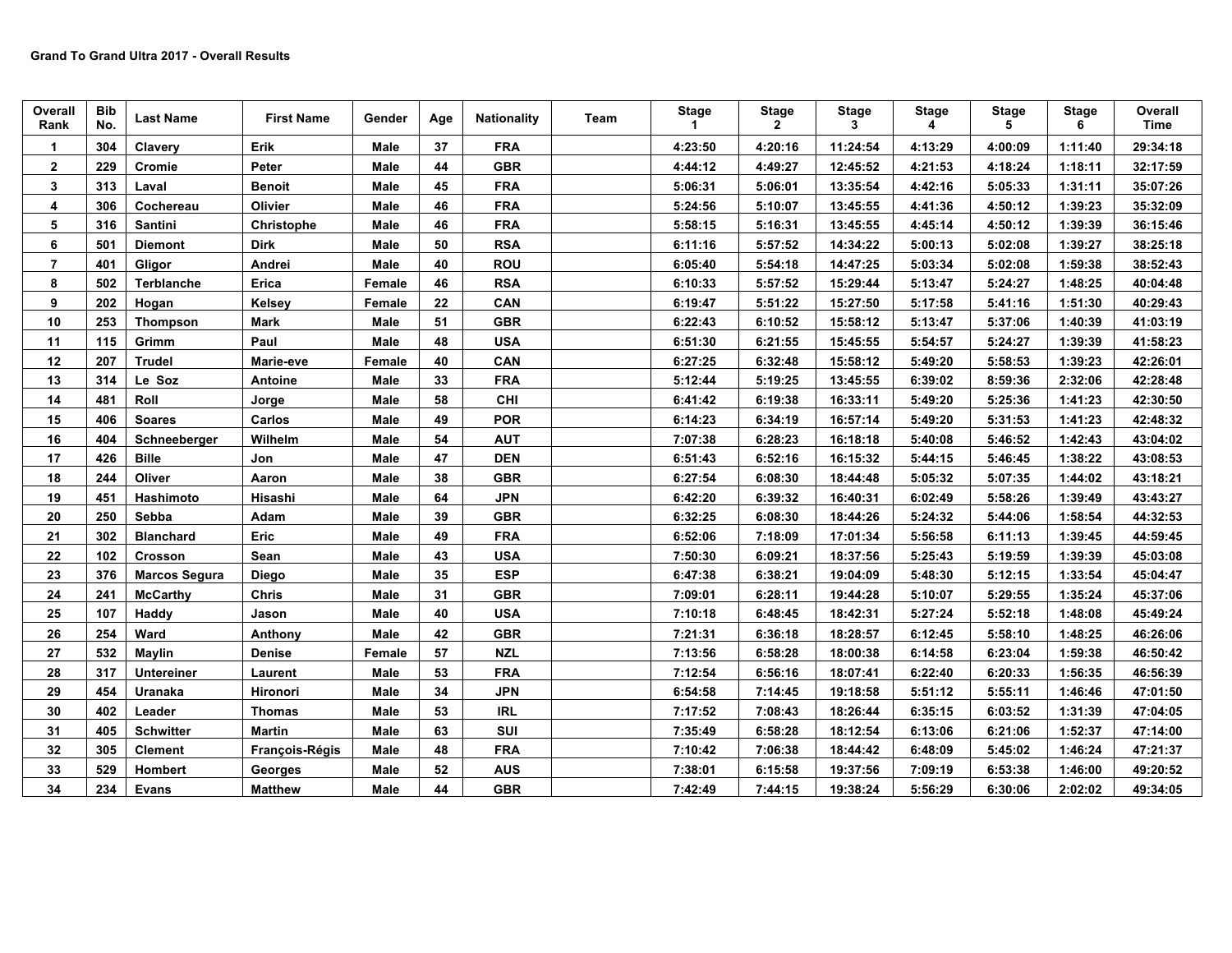| 35    | 249 | <b>Sants</b>     | <b>Hector</b>  | Male   | 28 | <b>GBR</b> | 7:10:17 | 7:44:15 | 19:42:31 | 7:06:48 | 6:44:10 | 1:57:21 | 50:25:22 |
|-------|-----|------------------|----------------|--------|----|------------|---------|---------|----------|---------|---------|---------|----------|
| 36    | 479 | <b>Milligan</b>  | Robert "John"  | Male   | 46 | <b>BRA</b> | 5:58:08 | 5:48:40 | 24:15:57 | 6:33:06 | 7:04:05 | 1:44:13 | 51:24:09 |
| 37    | 108 | Kaplan-Moss      | Jacob          | Male   | 36 | <b>USA</b> | 7:20:44 | 7:05:30 | 22:19:50 | 7:11:50 | 6:18:27 | 1:59:13 | 52:15:34 |
| 38    | 242 | McIvor           | Jenny          | Female | 35 | <b>GBR</b> | 8:20:29 | 8:05:20 | 19:28:38 | 7:32:09 | 7:36:51 | 2:02:02 | 53:05:29 |
| 39    | 228 | Cox              | Mark           | Male   | 53 | <b>GBR</b> | 7:29:18 | 7:44:15 | 19:33:22 | 6:56:33 | 6:44:10 | 4:40:53 | 53:08:31 |
| 40    | 105 | <b>Friberg</b>   | Kimberley      | Female | 34 | <b>USA</b> | 7:47:37 | 8:10:25 | 22:13:51 | 6:41:01 | 6:39:14 | 1:55:13 | 53:27:21 |
| 41    | 201 | <b>Boure</b>     | Ludovic        | Male   | 51 | <b>CAN</b> | 7:47:49 | 8:07:55 | 21:03:52 | 7:07:43 | 7:10:04 | 2:10:32 | 53:27:55 |
| 42    | 308 | Debaupte         | Yannick        | Male   | 44 | <b>FRA</b> | 8:32:02 | 8:59:46 | 20:21:28 | 6:31:38 | 7:10:04 | 1:54:21 | 53:29:19 |
| 43    | 310 | Garrigue         | Yves           | Male   | 65 | <b>FRA</b> | 8:24:26 | 7:37:23 | 21:03:52 | 7:51:36 | 7:06:54 | 1:55:54 | 54:00:05 |
| 44    | 230 | Crossland        | Tom            | Male   | 36 | <b>GBR</b> | 8:30:31 | 8:05:20 | 21:35:01 | 7:02:12 | 7:22:07 | 2:02:02 | 54:37:13 |
| 45    | 252 | Stewart          | <b>Derek</b>   | Male   | 55 | <b>GBR</b> | 8:23:23 | 8:31:08 | 20:28:30 | 7:45:28 | 7:30:40 | 2:18:38 | 54:57:47 |
| 46    | 104 | <b>Fonseca</b>   | <b>Steven</b>  | Male   | 45 | <b>USA</b> | 7:12:14 | 6:48:06 | 20:40:20 | 9:37:39 | 8:14:46 | 2:25:16 | 54:58:21 |
| 47/48 | 240 | Masson           | Robert         | Male   | 46 | <b>GBR</b> | 7:47:07 | 7:55:58 | 21:58:53 | 7:36:10 | 7:43:50 | 1:58:58 | 55:00:56 |
| 47/48 | 248 | Sampson          | Andy           | Male   | 42 | <b>GBR</b> | 7:47:07 | 7:55:58 | 21:58:53 | 7:36:10 | 7:43:50 | 1:58:58 | 55:00:56 |
| 49    | 400 | Garoflid         | <b>Nicolas</b> | Male   | 59 | SUI        | 8:12:23 | 7:37:23 | 22:28:10 | 7:35:58 | 7:32:59 | 2:06:25 | 55:33:18 |
| 50    | 100 | Castronovo       | Carlo          | Male   | 40 | <b>USA</b> | 9:36:18 | 7:48:18 | 21:54:53 | 7:21:54 | 7:45:44 | 1:55:25 | 56:22:32 |
| 51    | 480 | <b>Palacios</b>  | Edgar          | Male   | 44 | COL        | 8:51:51 | 8:56:21 | 22:19:50 | 7:21:58 | 7:35:51 | 2:00:56 | 57:06:47 |
| 52    | 246 | Revell           | Richard        | Male   | 52 | <b>GBR</b> | 8:00:27 | 7:34:58 | 24:14:47 | 7:45:28 | 7:30:40 | 2:18:39 | 57:24:59 |
| 53    | 118 | <b>Saracco</b>   | Frank          | Male   | 38 | <b>USA</b> | 9:06:00 | 8:31:11 | 21:35:01 | 8:11:58 | 8:36:03 | 2:13:45 | 58:13:58 |
| 54    | 101 | Creedon          | James          | Male   | 40 | <b>USA</b> | 8:06:25 | 8:10:25 | 22:13:51 | 9:00:07 | 8:38:50 | 2:47:59 | 58:57:37 |
| 55    | 236 | <b>Hughes</b>    | Richard        | Male   | 51 | <b>GBR</b> | 8:35:46 | 8:45:24 | 24:10:23 | 7:34:14 | 7:52:33 | 2:08:44 | 59:07:04 |
| 56    | 119 | <b>Timpson</b>   | Tara           | Female | 40 | <b>USA</b> | 9:12:33 | 9:36:50 | 22:19:50 | 8:11:58 | 8:38:50 | 2:13:43 | 60:13:44 |
| 57    | 233 | <b>Davids</b>    | Mark           | Male   | 45 | <b>GBR</b> | 9:12:33 | 8:51:11 | 20:28:36 | 8:46:42 | 8:19:58 | 4:40:53 | 60:19:53 |
| 58    | 318 | <b>Vilaseca</b>  | Axel           | Male   | 54 | <b>FRA</b> | 8:47:14 | 8:58:54 | 23:23:40 | 9:05:41 | 8:08:01 | 2:11:12 | 60:34:42 |
| 59    | 206 | Tamaoki          | Tomoko         | Female | 55 | <b>CAN</b> | 9:01:26 | 8:37:32 | 25:39:56 | 7:29:03 | 7:48:45 | 2:12:40 | 60:49:22 |
| 60    | 204 | <b>Monette</b>   | Grant          | Male   | 61 | CAN        | 9:01:27 | 8:37:32 | 25:39:56 | 7:29:10 | 7:48:51 | 2:12:40 | 60:49:36 |
| 61    | 106 | Ginn             | Terry          | Male   | 48 | <b>USA</b> | 8:59:29 | 9:16:17 | 24:14:47 | 8:01:50 | 8:08:01 | 2:10:58 | 60:51:22 |
| 62    | 906 | Harrison         | Robert         | Male   | 36 | <b>GBR</b> | 9:22:11 | 9:43:43 | 28:23:00 | 6:32:19 | 5:28:16 | 1:51:27 | 61:20:56 |
| 63    | 247 | Rowe             | Katrina        | Female | 38 | <b>GBR</b> | 8:30:00 | 8:29:04 | 28:23:00 | 6:41:01 | 6:39:14 | 2:47:59 | 61:30:18 |
| 64    | 534 | <b>Sanderson</b> | Kate           | Female | 42 | <b>AUS</b> | 9:12:43 | 9:04:41 | 22:28:10 | 9:05:41 | 8:53:43 | 2:47:36 | 61:32:34 |
| 65    | 237 | Johnson          | Neale          | Male   | 47 | <b>GBR</b> | 9:03:17 | 9:36:50 | 24:09:24 | 8:11:58 | 8:36:03 | 2:11:47 | 61:49:19 |
| 66    | 407 | <b>Stoecklin</b> | <b>Markus</b>  | Male   | 57 | <b>SUI</b> | 9:07:38 | 9:13:58 | 23:55:38 | 8:42:40 | 8:34:03 | 2:19:21 | 61:53:18 |
| 67    | 531 | Hull             | <b>Michael</b> | Male   | 50 | <b>AUS</b> | 7:38:01 | 7:36:38 | 27:11:26 | 8:26:54 | 8:01:29 | 3:18:05 | 62:12:33 |
| 68    | 500 | Beckmann         | Tia            | Female | 32 | <b>RSA</b> | 8:30:00 | 8:54:06 | 24:14:47 | 9:10:20 | 9:12:10 | 2:47:59 | 62:49:22 |
| 69    | 205 | <b>Shadlock</b>  | Kimberly       | Female | 33 | <b>CAN</b> | 9:19:42 | 9:47:52 | 26:39:01 | 7:24:12 | 8:05:56 | 2:07:42 | 63:24:25 |
| 70    | 235 | Ferrari          | Claudia        | Female | 41 | <b>GBR</b> | 8:20:29 | 8:28:09 | 28:21:55 | 7:48:18 | 7:49:27 | 2:47:59 | 63:36:17 |
| 71    | 303 | Charton          | Dominique      | Male   | 54 | <b>FRA</b> | 7:53:46 | 8:14:21 | 28:25:16 | 7:37:52 | 9:48:22 | 2:18:56 | 64:18:33 |
| 72    | 227 | <b>Booth</b>     | Amanda         | Female | 51 | <b>GBR</b> | 9:44:54 | 8:45:23 | 25:47:59 | 8:43:48 | 8:52:48 | 2:42:25 | 64:37:17 |
| 73    | 103 | <b>Del Valle</b> | Fernando       | Male   | 55 | <b>USA</b> | 8:35:53 | 8:29:59 | 28:21:55 | 8:34:42 | 8:20:56 | 2:30:01 | 64:53:26 |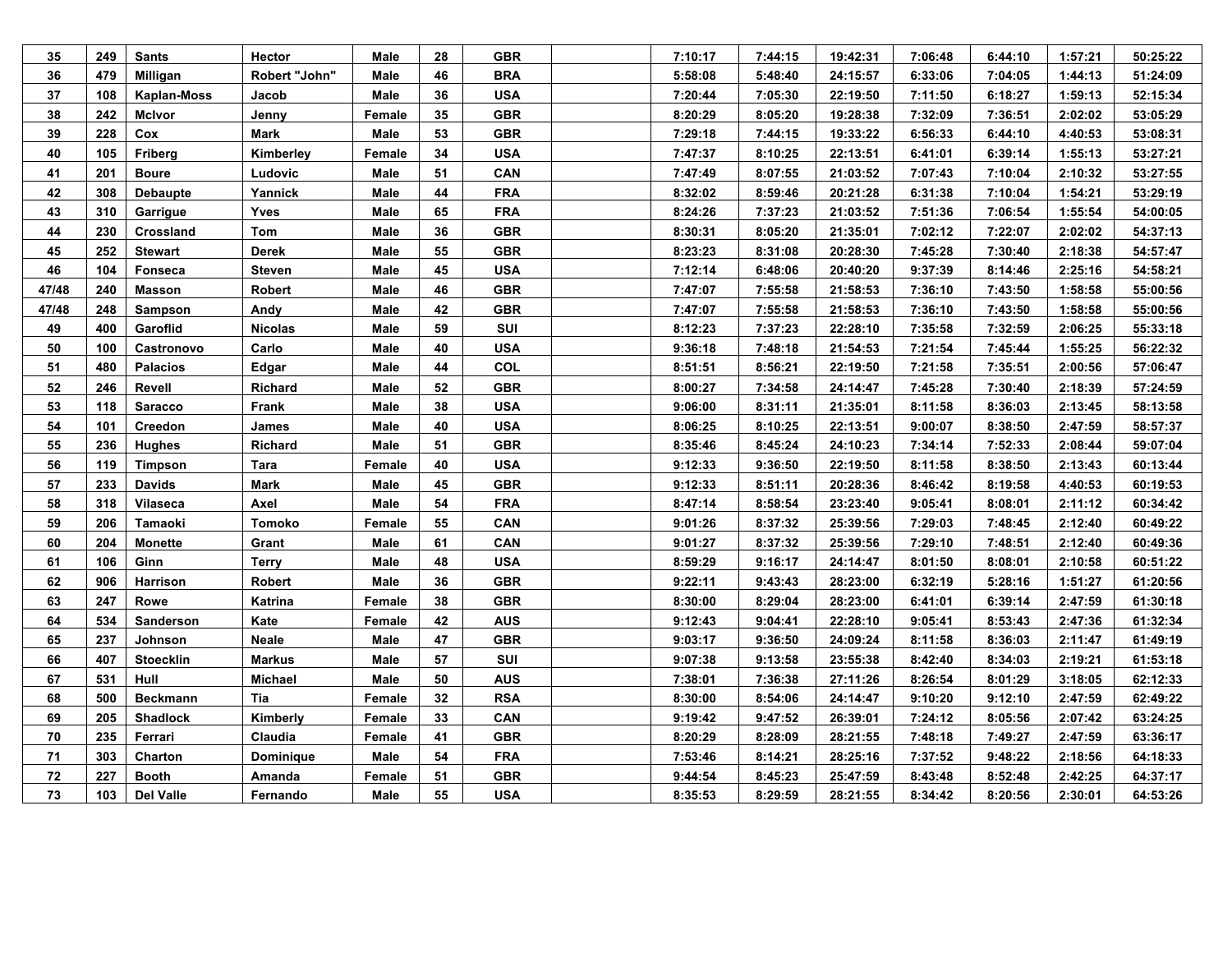| 74    | 200 | <b>Blanchett</b>    | Sara                | Female | 40 | <b>CAN</b> |                    | 9:45:00  | 9:28:15  | 26:06:04   | 8:43:53    | 8:52:27  | 2:40:13 | 65:35:52   |
|-------|-----|---------------------|---------------------|--------|----|------------|--------------------|----------|----------|------------|------------|----------|---------|------------|
| 75    | 528 | Farmer              | Anna                | Female | 37 | <b>AUS</b> |                    | 9:19:42  | 9:47:52  | 26:41:30   | 8:46:30    | 8:53:43  | 2:40:56 | 66:10:13   |
| 76    | 110 | L'Heureux           | Alison              | Female | 30 | <b>USA</b> |                    | 10:04:21 | 10:05:45 | 29:19:35   | 7:25:17    | 7:27:10  | 2:05:31 | 66:27:39   |
| 77/78 | 452 | Hata                | Kohei               | Male   | 30 | <b>JPN</b> |                    | 9:54:12  | 9:51:26  | 27:41:01   | 8:24:38    | 8:28:24  | 2:15:27 | 66:35:08   |
| 77/78 | 453 | Nishioka            | <b>Naosuke</b>      | Male   | 30 | <b>JPN</b> |                    | 9:54:12  | 9:51:26  | 27:41:01   | 8:24:38    | 8:28:24  | 2:15:27 | 66:35:08   |
| 79    | 238 | Lewis               | Yori                | Male   | 47 | <b>GBR</b> |                    | 8:30:00  | 9:08:42  | 28:21:55   | 9:04:16    | 8:46:10  | 2:47:49 | 66:38:52   |
| 80    | 203 | Marien              | Alexandre           | Male   | 42 | <b>CAN</b> |                    | 7:53:46  | 8:59:46  | 28:00:44   | 9:22:06    | 9:41:06  | 2:49:47 | 66:47:15   |
| 81    | 312 | Labbe               | Richard             | Male   | 54 | <b>FRA</b> |                    | 9:36:18  | 10:05:45 | 25:23:32   | 9:34:59    | 10:10:04 | 2:29:10 | 67:19:48   |
| 82    | 300 | <b>Besson</b>       | Guillaume           | Male   | 33 | <b>FRA</b> |                    | 8:24:26  | 8:05:20  | 29:27:21   | 9:47:10    | 9:23:39  | 2:33:57 | 67:41:53   |
| 83    | 232 | <b>Dalton</b>       | lan                 | Male   | 56 | <b>GBR</b> |                    | 9:06:00  | 9:04:41  | 28:51:34   | 8:47:37    | 9:43:32  | 2:38:57 | 68:12:21   |
| 84    | 327 | Kuehnemund          | Wolfram             | Male   | 63 | <b>GER</b> |                    | 10:04:53 | 9:37:58  | 27:01:48   | 9:34:59    | 9:25:17  | 2:35:52 | 68:20:47   |
| 85    | 226 | <b>Bartaby</b>      | <b>Brian</b>        | Male   | 52 | <b>GBR</b> |                    | 8:59:29  | 8:39:15  | 23:26:18   | 10:14:42   | 11:45:58 | 5:40:53 | 68:46:35   |
| 86    | 527 | Cruse               | <b>Catherine</b>    | Female | 54 | <b>AUS</b> |                    | 9:38:00  | 10:02:50 | 28:23:00   | 9:12:25    | 9:23:13  | 2:47:36 | 69:27:04   |
| 87    | 477 | Antoniazzi          | Gilberto            | Male   | 50 | <b>BRA</b> |                    | 8:57:25  | 9:43:06  | 29:19:35   | 8:46:58    | 9:46:09  | 2:56:15 | 69:29:28   |
| 88    | 900 | <b>Ippolito</b>     | Joseph              | Male   | 49 | <b>USA</b> | <b>Team Jamesy</b> | 10:07:15 | 9:50:33  | 29:19:35   | 9:23:35    | 9:31:14  | 2:55:25 | 71:07:37   |
| 89    | 530 | Hull                | <b>Bronwyn</b>      | Female | 50 | <b>AUS</b> |                    | 10:31:42 | 10:27:30 | 27:11:26   | 9:31:56    | 10:19:31 | 3:18:05 | 71:20:10   |
| 90    | 478 | Antoniazzi          | Sibila              | Female | 51 | <b>ARG</b> |                    | 10:04:21 | 10:12:55 | 29:19:35   | 9:04:16    | 9:46:09  | 2:56:15 | 71:23:31   |
| 91    | 231 | Cunningham          | Caroline            | Female | 45 | <b>GBR</b> |                    | 10:04:21 | 10:38:28 | 29:19:35   | 9:22:48    | 9:46:03  | 3:35:02 | 72:46:17   |
| 92    | 122 | Wright              | Laurel              | Female | 63 | <b>USA</b> |                    | 11:02:50 | 10:36:46 | 29:19:35   | 9:51:37    | 10:02:16 | 3:04:19 | 73:57:23   |
|       |     |                     |                     |        |    |            |                    |          |          |            |            |          |         |            |
|       | 301 | <b>Besson</b>       | <b>Pierre-Louis</b> | Male   | 63 | <b>FRA</b> |                    | 9:23:00  | 8:37:54  | 29:27:21   | <b>DNF</b> |          |         | <b>DNF</b> |
|       | 351 | <b>Braschi</b>      | <b>Matteo</b>       | Male   | 36 | <b>ITA</b> |                    | 8:36:21  | 9:31:59  | 25:39:05   | <b>DNF</b> |          |         | <b>DNF</b> |
|       | 326 | <b>Cresswell</b>    | Robin               | Male   | 38 | <b>GER</b> |                    | 6:47:40  | 6:35:44  | 18:23:44   | <b>DNF</b> |          |         | <b>DNF</b> |
|       | 476 | <b>Abril Frener</b> | Juan                | Male   | 36 | <b>GUA</b> |                    | 7:33:09  | 8:06:20  | <b>DNF</b> |            |          |         | <b>DNF</b> |
|       | 307 | Comalada            | Antoine             | Male   | 59 | <b>FRA</b> |                    | 10:19:56 | 10:50:48 | <b>DNF</b> |            |          |         | <b>DNF</b> |
|       | 309 | Forzy               | Aimery              | Male   | 57 | <b>FRA</b> |                    | 9:51:05  | 10:21:55 | <b>DNF</b> |            |          |         | <b>DNF</b> |
|       | 109 | Korinek             | John                | Male   | 32 | <b>USA</b> |                    | 9:55:00  | 10:21:55 | <b>DNF</b> |            |          |         | <b>DNF</b> |
|       | 901 | LeBow               | Matthew             | Male   | 49 | <b>USA</b> | <b>Team Jamesy</b> | 10:07:15 | 9:50:33  | <b>DNF</b> |            |          |         | <b>DNF</b> |
|       | 907 | Lister              | Tim                 | Male   | 36 | <b>GBR</b> | <b>GLM</b>         | 9:22:11  | 9:43:43  | <b>DNF</b> |            |          |         | <b>DNF</b> |
|       | 908 | Lister              | Adam                | Male   | 38 | <b>GBR</b> | <b>GLM</b>         | 9:22:11  | 9:43:43  | <b>DNF</b> |            |          |         | <b>DNF</b> |
|       | 239 | Mann                | Clare               | Female | 54 | <b>GBR</b> |                    | 10:12:04 | 10:38:28 | <b>DNF</b> |            |          |         | <b>DNF</b> |
|       | 533 | <b>Maylin</b>       | <b>Russell</b>      | Male   | 54 | <b>NZL</b> |                    | 6:52:04  | 6:04:19  | <b>DNF</b> |            |          |         | <b>DNF</b> |
|       | 243 | <b>McNab</b>        | Malcolm             | Male   | 38 | <b>GBR</b> | <b>GLM</b>         | 9:22:11  | 9:43:43  | <b>DNF</b> |            |          |         | <b>DNF</b> |
|       | 913 | Raffone             | James               | Male   | 41 | <b>USA</b> | <b>Team Jamesy</b> | 10:07:15 | 9:50:33  | <b>DNF</b> |            |          |         | <b>DNF</b> |
|       | 903 | Rawson              | Alexandra           | Female | 29 | <b>GBR</b> | UK2HK2USA          | 10:07:10 | 10:58:01 | <b>DNF</b> |            |          |         | <b>DNF</b> |
|       | 904 | Rawson              | Georgina            | Female | 23 | <b>GBR</b> | UK2HK2USA          | 10:07:10 | 10:58:01 | <b>DNF</b> |            |          |         | <b>DNF</b> |
|       | 245 | Rawson              | <b>Mark</b>         | Male   | 56 | <b>GBR</b> |                    | 10:07:10 | 10:58:01 | <b>DNF</b> |            |          |         | <b>DNF</b> |
|       |     |                     |                     |        |    |            |                    |          |          |            |            |          |         |            |
|       | 315 | Regnaut             | Jean Pierre         | Male   | 65 | <b>FRA</b> |                    | 9:38:00  | 9:35:52  | <b>DNF</b> |            |          |         | <b>DNF</b> |